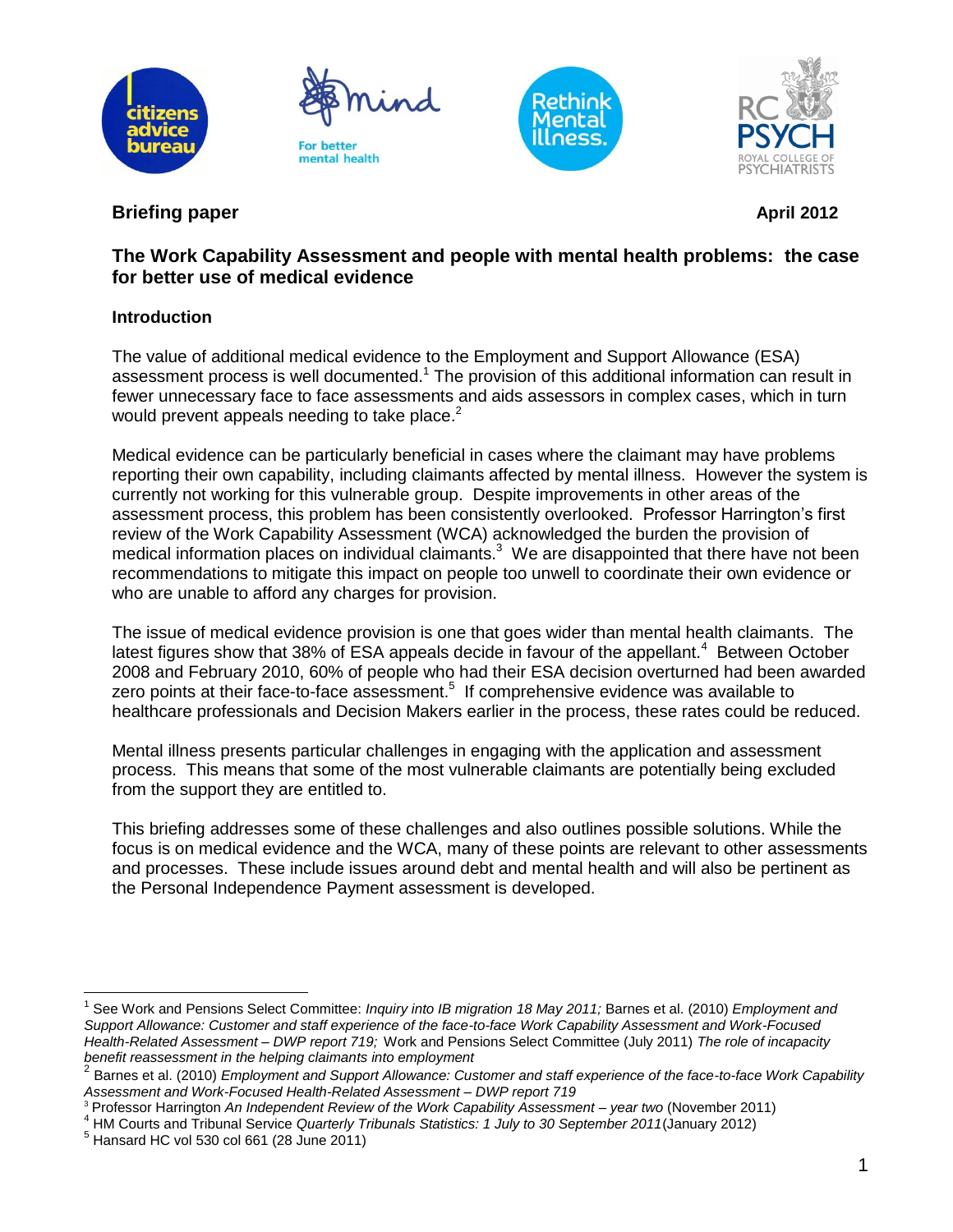### **Challenges**

#### **Ability to engage with the process**

If someone is severely unwell, they may be unable to coordinate their own medical evidence. The process of organising forms to be sent or making phone calls can be unmanageable at certain times in a person's illness. There appears to be little support in place from Department for Work and Pensions (DWP) for people who do not have access to other support or advocacy.

This inability to cope with the claim and assessment system was highlighted in a recent study commissioned by DWP. The study found that the majority of those who drop an ESA claim have been misinformed about the benefit, or would be unlikely to be eligible. However, the study identified a minority who simply cannot manage the claim process. These claimants are often the most vulnerable and isolated of disabled people, and are likely to have mental health problems.<sup>6</sup>

It is also common for people with mental health problems to under-report the severity or impact of their condition on the ESA50 claim form<sup>7</sup>, and indeed in a face to face assessment. <sup>8</sup> This may be due to a lack of awareness ('insight') into their own condition, or because they are too ill.

Without the relevant expertise, it is often more difficult to assess disability through mental ill health than through a physical condition. Claimants can often struggle to clearly explain themselves to a person with whom they are unfamiliar. Many people with a psychotic illness may have difficulty communicating due to 'disorganised thinking', or due to being unable to concentrate for sufficient time to complete a conversation. Others may wish to give a favourable impression to the interviewer, possibly owing to feelings of shame.

For these reasons, it is vital for additional medical evidence to be easily accessible for assessors to understand the full extent of these conditions.

### **ESA 50 questionnaire**

The ESA50 questionnaire is a form the claimant fills in as part of the Work Capability Assessment process giving details of their health condition. Currently, it is not explicit about whose responsibility it is to seek medical evidence. In the introductory text it states that if the claimant has medical reports they wish DWP to consider, these should be submitted with the form. However, there is no explanation of how providing medical evidence could be beneficial to the claim or how the claimant could proactively source this information.

The form also asks for the name and address of a health professional who knows the claimant. Along with unclear wording, this gives the impression that DWP will seek additional information from the named professional. In our experience, this is the assumption that many people make, especially if they are unable to engage further with the process. The reduction in the time limit for returning the ESA50 form is also problematic. From October 2011, claimants have been given four weeks, rather than six, to return the form before their case is considered closed. Given the barriers to coordinating medical evidence outlined above, reducing the time limit in which to do this makes it even more challenging.

 $\overline{a}$  $6$  DWP (2011) Unsuccessful Employment and Support Allowance Claims – qualitative research [\(http://research.dwp.gov.uk/asd/asd5/rports2011-2012/rrep762.pdf\)](http://research.dwp.gov.uk/asd/asd5/rports2011-2012/rrep762.pdf)

<sup>7</sup> The ESA50 claim form is a questionnaire which people are required to complete early on in the application process

[Slade,](http://www.springerlink.com/content/?Author=M.+Slade) [M., Phelan,](http://www.springerlink.com/content/?Author=M.+Phelan) M., [Thornicroft,](http://www.springerlink.com/content/?Author=G.+Thornicroft) G. [Parkman,](http://www.springerlink.com/content/?Author=S.+Parkman) S (1996)The Camberwell Assessment of Need (CAN): comparison of assessments by staff and patients of the needs of the severely mentally ill. *[Social Psychiatry and](https://springerlink3.metapress.com/content/0933-7954/)  [Psychiatric Epidemiology](https://springerlink3.metapress.com/content/0933-7954/)*[31, 1](https://springerlink3.metapress.com/content/0933-7954/)09-113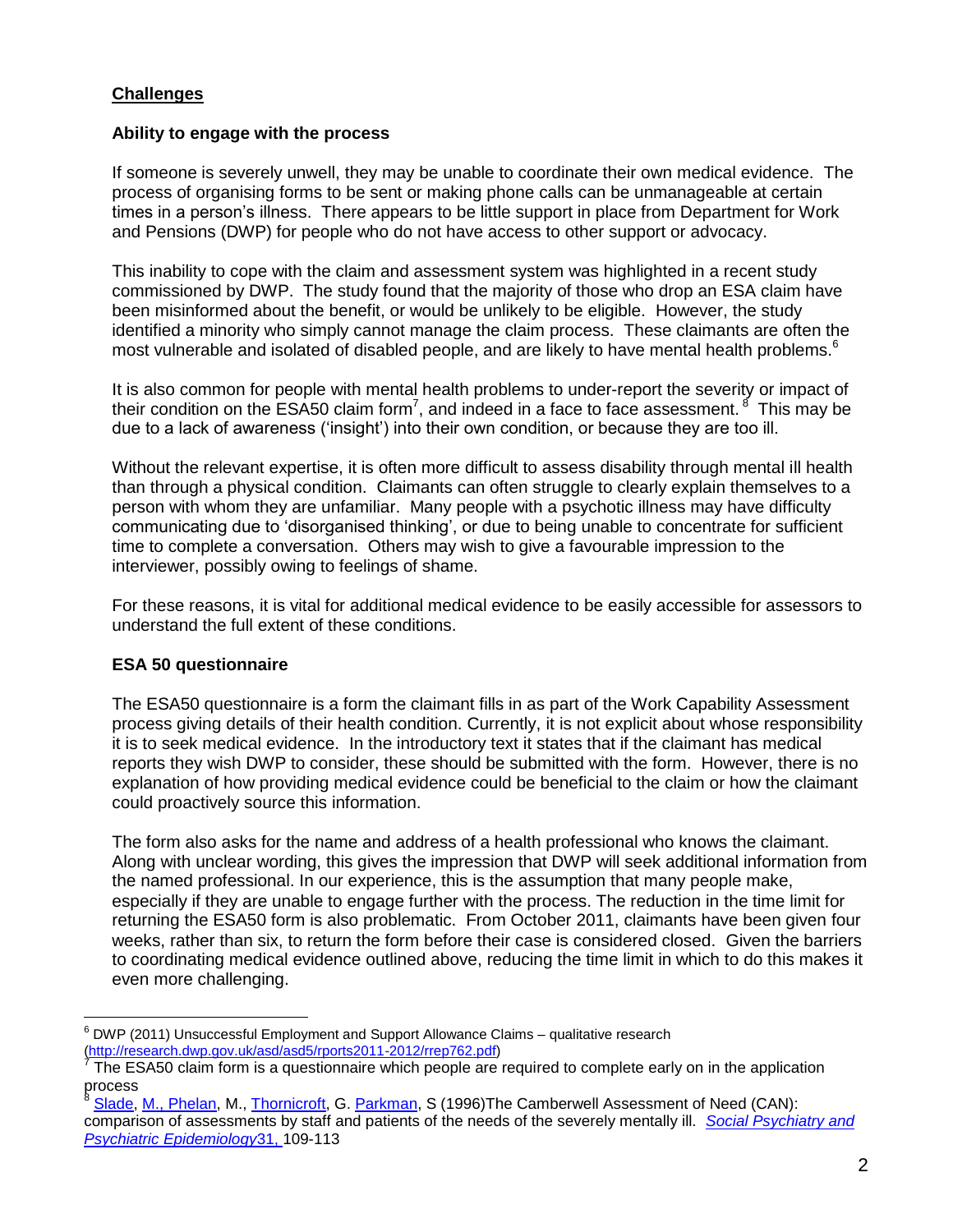#### **Costs and quality of medical evidence**

In some cases claimants are required to pay for medical evidence. We are concerned this is a further barrier to people being able to collate their own information. There is a danger this creates a two-tier system which excludes vulnerable clients with no means of paying for evidence.

It is not uncommon for claimants to be told that a report from their GP will cost them up to £35. One claimant was told recently by a psychiatrist that the charge would be £200 per hour for writing a report. Those living on the basic rate of ESA of £67 a week cannot afford to pay for medical evidence.

The quality of medical evidence has an impact on the decision making process. The quality of this evidence varies, and incomplete or poor quality evidence might not reflect the full extent of a person's condition. In cases where people struggle to self-report, good quality evidence is even more imperative as it can give the assessor a more accurate picture of a person's condition.

#### **Recommendations: 'flagging' the most vulnerable claimants**

In all cases where mental health needs have been identified, medical evidence should be collected before an assessment takes place. Accurate medical evidence from the start of the application process would ensure more people affected by mental illness are awarded the correct level of support. It would also reduce the number of people who have to go through a stressful and drawn out appeals process.

There should be a system in place to 'flag' claimants who have mental health problems. If these claimants have not submitted their own evidence, DWP should proactively contact their named healthcare professional for information. We understand that DWP currently sends out ESA113 forms to healthcare professionals to collect evidence and determine eligibility if they believe a faceto-face assessment might not be necessary. However, given the challenges people affected by mental illness face in self-reporting, the extent of their condition might not be obvious from their application. In addition, clinicians often report that the ESA113 does not allow them to give an accurate picture of the person's condition.

We believe there are a number of opportunities throughout the process where mental illness could be flagged so that responsibility for collating evidence transfers to DWP. These recommendations are not an exhaustive list and we, as a collective, welcome further discussion with the DWP on these proposals.

### **Recommendation 1: Information-sharing between NHS and DWP**

People with the most complex needs are usually eligible for formal care coordination through their Community Mental Health Team, under the Care Programme Approach (CPA). People supported through CPA are likely to be the most vulnerable of those in contact with mental health services.

A formal information sharing arrangement between NHS and DWP could flag people on Care Programme Approach applying for ESA. By identifying this particularly vulnerable claimant group early on in the process, DWP could make sure evidence is collated if not already provided.

Similar information sharing processes are already in place, for example between DWP and local authorities. Here information is shared around an individual's admittance to or discharge from hospital so benefit arrangements can be altered accordingly.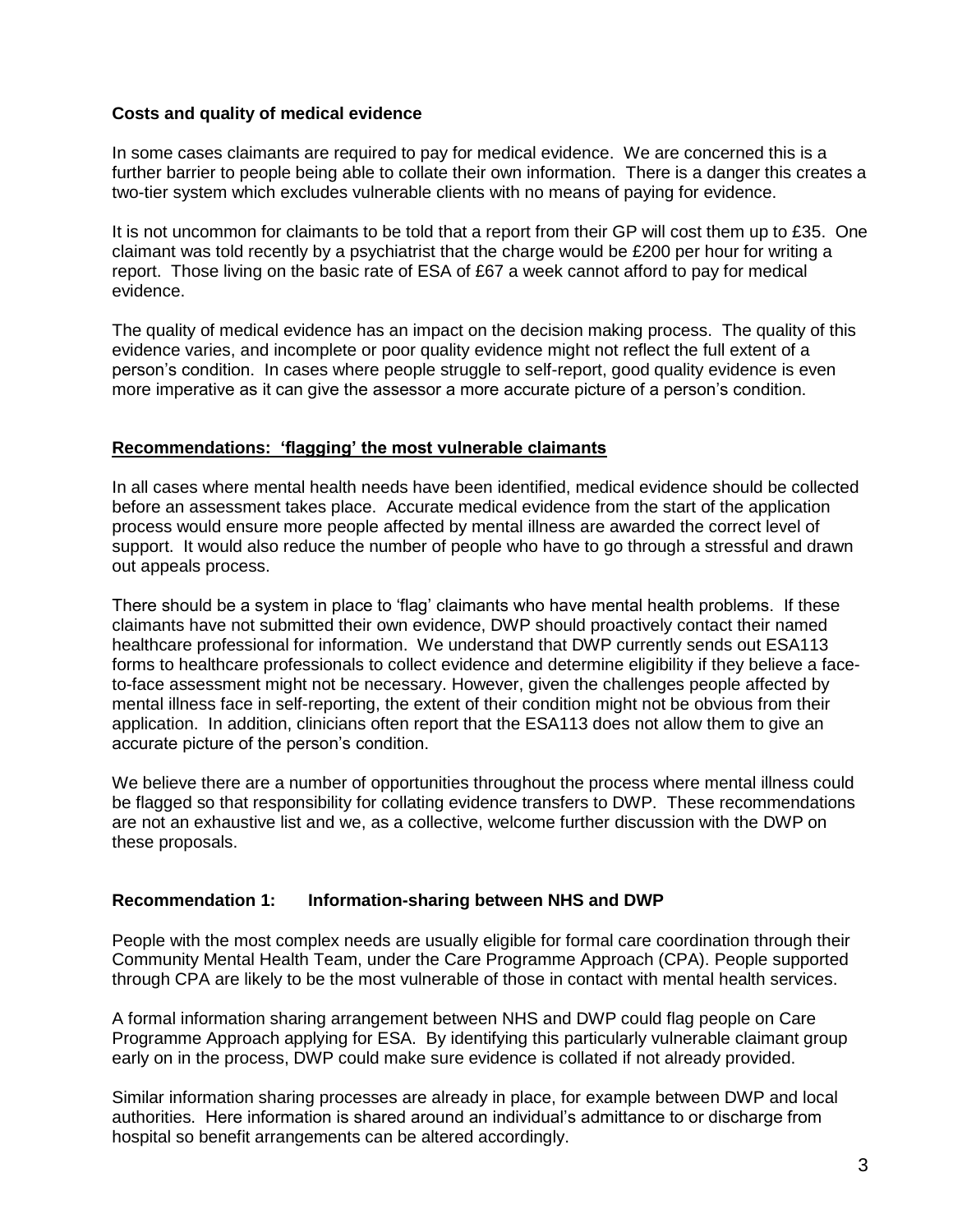### **Recommendation 2: Summary of information from the claimant's medical records**

When someone claims ESA they give permission for DWP to request evidence from their GP. We would like to see a system in place where DWP requests from the GP a summary of information about the claimant's medical conditions and impairments for any claimant who is due to be assessed.

In most cases there is likely to be a considerable amount of evidence about a patient's health condition in the claimant's medical records, especially if a consultant has been involved in their treatment. We believe processes could be put in place to retrieve this information from surgeries' computer systems and forward it to DWP when requested. This would have minimal resource implications for GPs.

This summary of medical evidence from the GP could be held by DWP and updated when necessary. If medical evidence is needed to support any other claim (e.g. for a discretionary housing payment) the claimant could give permission for the relevant agency to receive a copy of the evidence.

There are likely to be many more decisions which are discretionary in the benefit system following the introduction of measures in the Welfare Reform Act. This is likely to lead to greater calls on GPs for medical evidence. This system would reduce the workload for GPs in these areas.

## **Recommendation 3: Statement of Fitness for Work**

The statement of Fitness to Work is submitted as part of the claim process before the WCA is carried out. This could be an opportunity for GPs to flag up individuals with a mental health condition who may not be able to provide their own evidence. <sup>9</sup>

This could also flag up claimants receiving specialist care or treatment. This would be a timely opportunity to flag this issue. Evidence could then be collected by DWP ahead of the WCA to better inform the assessor or could make the face-to-face assessment unnecessary.

## **Recommendation 4: ESA 50 questionnaire**

 $\overline{a}$ 

The ESA50 questionnaire, part of the claim process, could also be used to alert the DWP to people affected by mental illness who could face difficulty collating their own evidence. Clearer explanations of the benefits of medical evidence and the type of information that would be useful could prompt more people to submit information.

For example, this could be a question asking whether someone is supported through Care Programme Approach or if someone is currently seeing a consultant psychiatrist or mental health team. A similar question could also be part of the application process as above. If either of these questions are answered in the affirmative, this should prompt the DWP or Atos to request medical  $e$ vidence $10$ .

<sup>9</sup> DWP *Employment and Support Allowance and Condition Management Programme – Healthcare professionals factsheet*  (March 2009)

Atos Healthcare currently holds the contract to deliver the Work Capability Assessment on behalf of the DWP